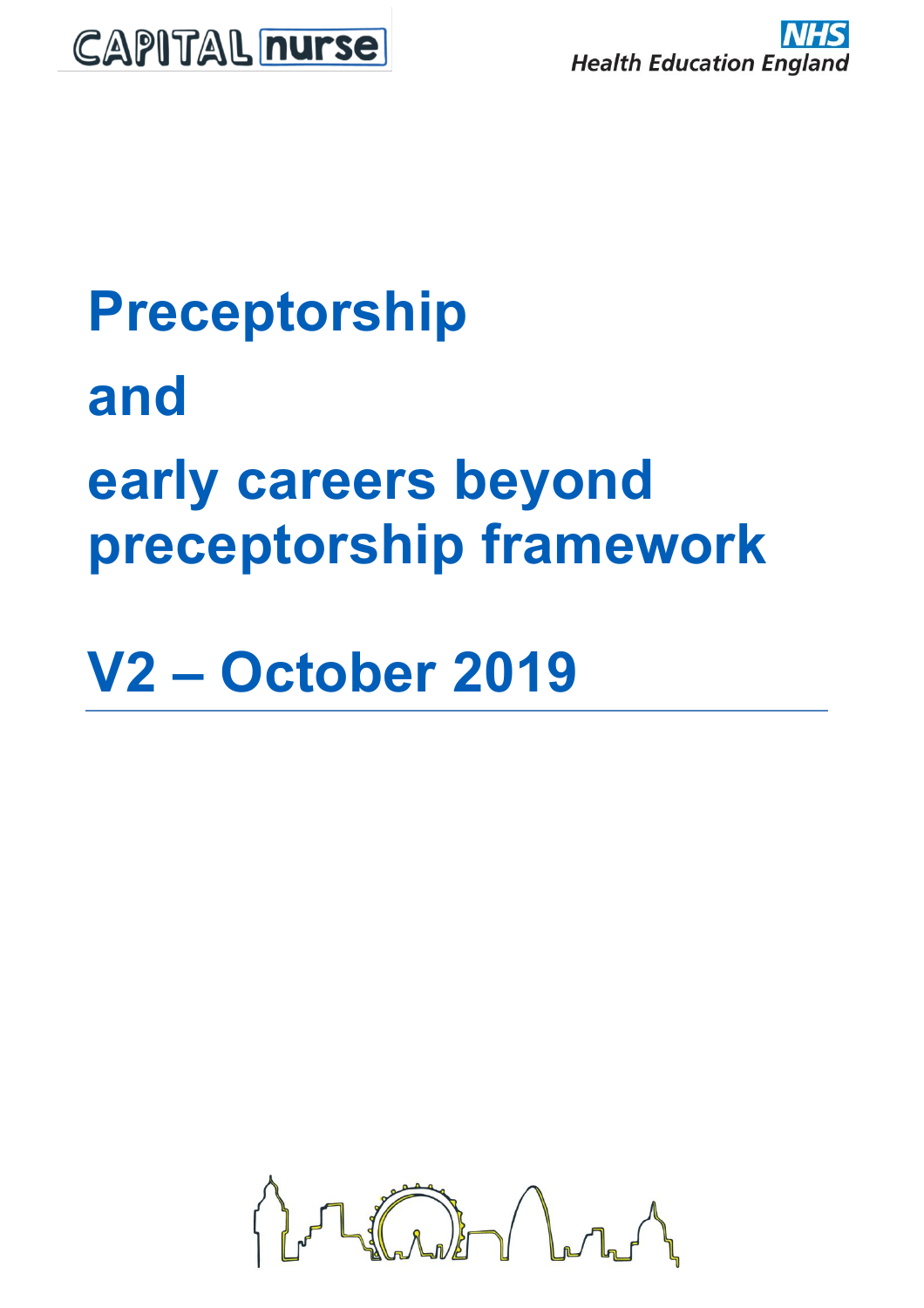# **Table of Contents**

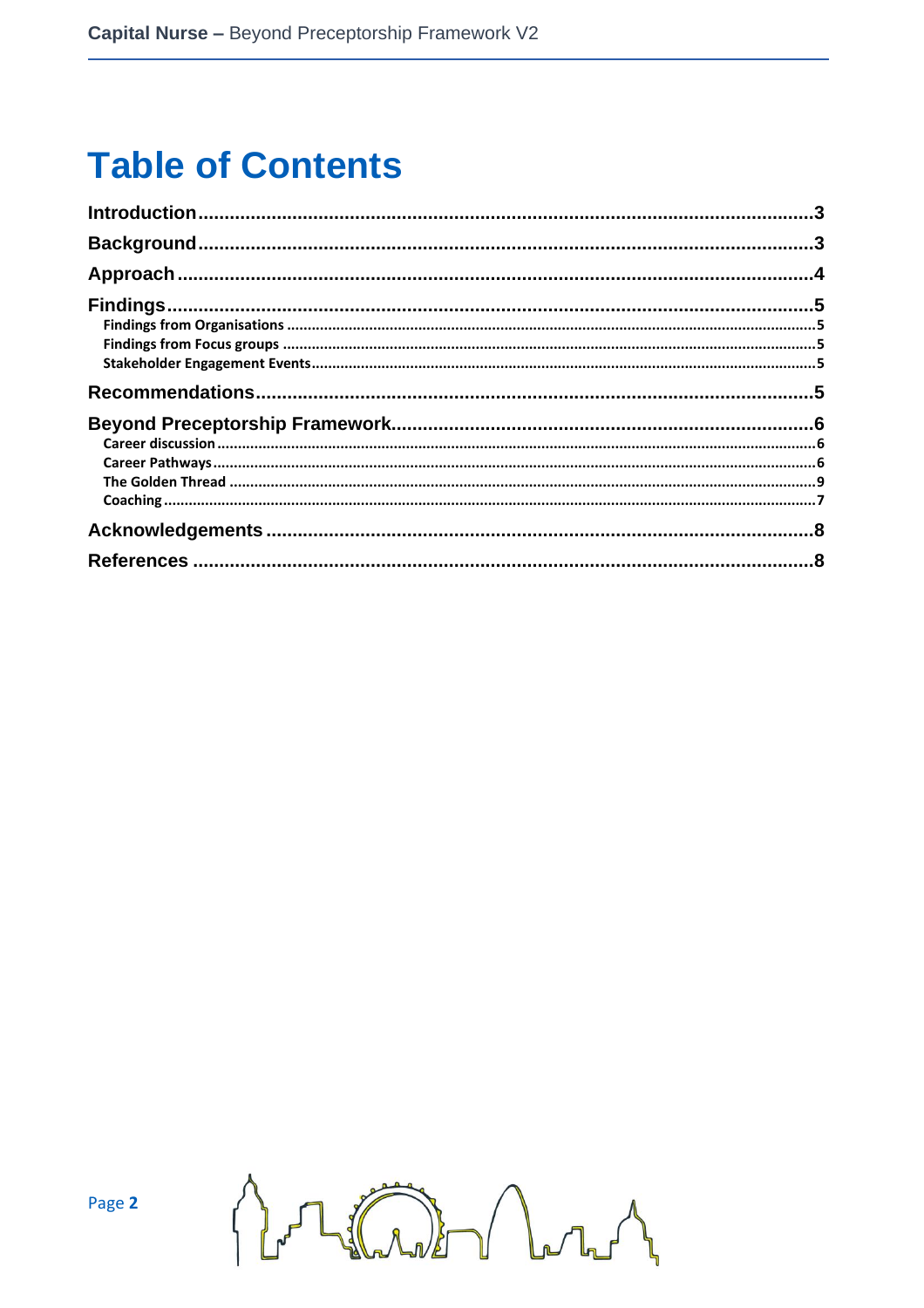### <span id="page-2-0"></span>**Introduction**

With the CapitalNurse Preceptorship Framework well-established in all health and social care organisations across London, we have been working with stakeholders to develop a programme for the post-preceptorship opportunities for newly registered nurses. The Early Careers Development Beyond Preceptorship Framework is the second part of the early career development programme as part of the CapitalNurse programme.

This Beyond Preceptorship framework is a resource for health and care organisations in London to support the practice development of nurses in their second year postregistration. It is designed to provide support, guidance, encouragement and development following preceptorship through a range of structured opportunities to develop nurses in their early careers. This recommended approach has been developed in collaboration with stakeholders from various organisations across London through meetings, workshops, the CapitalNurse conference and sharing best practice. Beyond Preceptorship aims to empower nurses to focus on areas which they would like to explore further and to pursue opportunities within their organisation. It will facilitate the provision of individualised pathways for nurses with a 'pick and mix' approach to developing their careers.

### <span id="page-2-1"></span>**Background**

One of the aims of the CapitalNurse programme is to decrease variation in education and practices in London to reduce attrition and to retain nursing staff to ensure that we have the right number of nurses with the rights skills in the right place at the right time across London. The initial project focussed on a common approach to preceptorship for all organisations across London to support newly registered nurses in their first year. Following the launch and roll-out of the CapitalNurse Preceptorship Framework in September 2017, there has been an increase in retention rates for newly registered nurses in the first year.

The report '*A critical moment: NHS staffing trends, retention and attrition*<sup>1</sup> published by the Health Foundation in February 2019 highlights the problems of nursing shortages. It considers the impact of the falling number of applications for pre-registration nursing degrees in England combined with an attrition rate of 24% of students failing to graduate or complete. This has been identified by the RePAIR project (2017) as 30%, and further emphasises the need for providing career development for newly registered nurses (NRNs). Buchan et al further examined the stability rate of nursing and identified parts of London as those with the lowest stability rate in England, with just 81%, meaning that 1 in 5 staff left in 2017/2018. The report from the House of Commons<sup>2</sup> (2018) confirms the need to focus on retention of existing nurses and identifies the requirement for more

<sup>2</sup> House of Commons Health Committee The nursing workforce Second Report of Session 2017–19 (2018)



Page **3**

<sup>1</sup> Buchan, Charlesworth, Gershlick & Seccombe (2019) 'A Critical moment: NHS staffing trends, retention and attrition'. The Health Foundation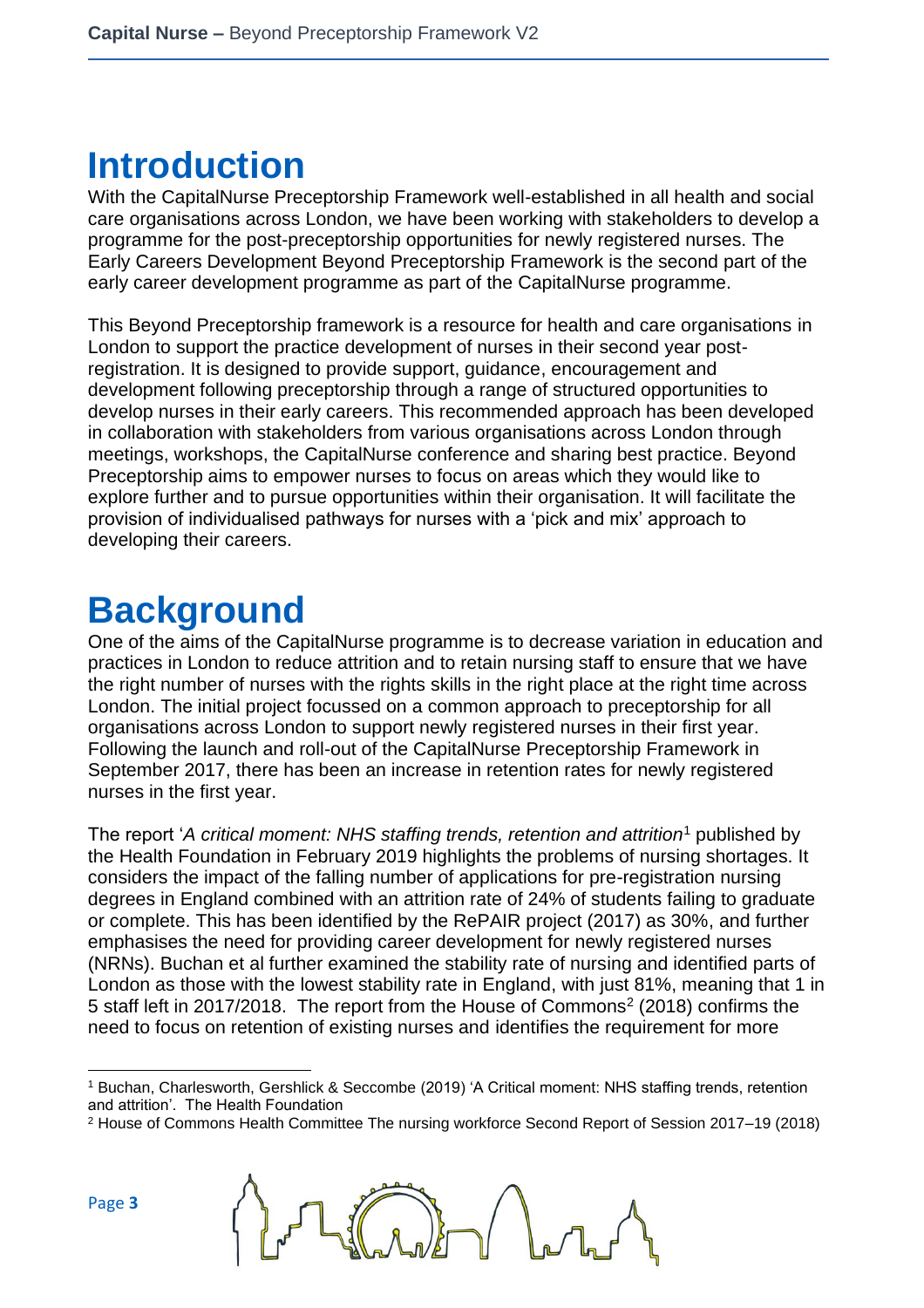opportunities for nurses to broaden their experience with flexible career pathways. However, it highlights the problems of current employment practices in organisations making it difficult for nurses to develop in line with their aspirations.

In London nurses are leaving within the first two years of registration. There are significant economic and financial benefits to retaining staff within their first destination organisation for the first two years with the added advantage that these staff are then more likely to stay for five years.

The CapitalNurse Preceptorship Framework is now being used across all London organisations and has shown an increase in retention of 2.5% over the past year (2018). This demonstrates the impact of a flexible London-wide programme to support newly registered nurses, improving job satisfaction and increasing retention. As the next crucial point is the second year, it was decided to focus on development opportunities for NRNs post-preceptorship.

The initial aim of Beyond Preceptorship was to consider retention beyond the first year, recognising that the second year is critical in keeping NRNs. The objectives of the project were to:

- Offer a form of 'graduate scheme' for NRNs extending to 24 months
- Encourage NRNs to stay with their organisation and within nursing

### <span id="page-3-0"></span>**Approach**

Our approach to the second phase of our project conducted research into organisations with existing programmes to consider the impact of the programme on staff retention and motivation. It looked at the content of the programmes and examined what had worked well. This included research into organisations (community and acute) together with the findings from the CapitalNurse Foundation Programme (CNFP) which concluded in early 2019.

The second part of the research included semi-structured interviews and focus groups with NRNs, student nurses and preceptorship leads. This involved over 200 stakeholders in seven organisations.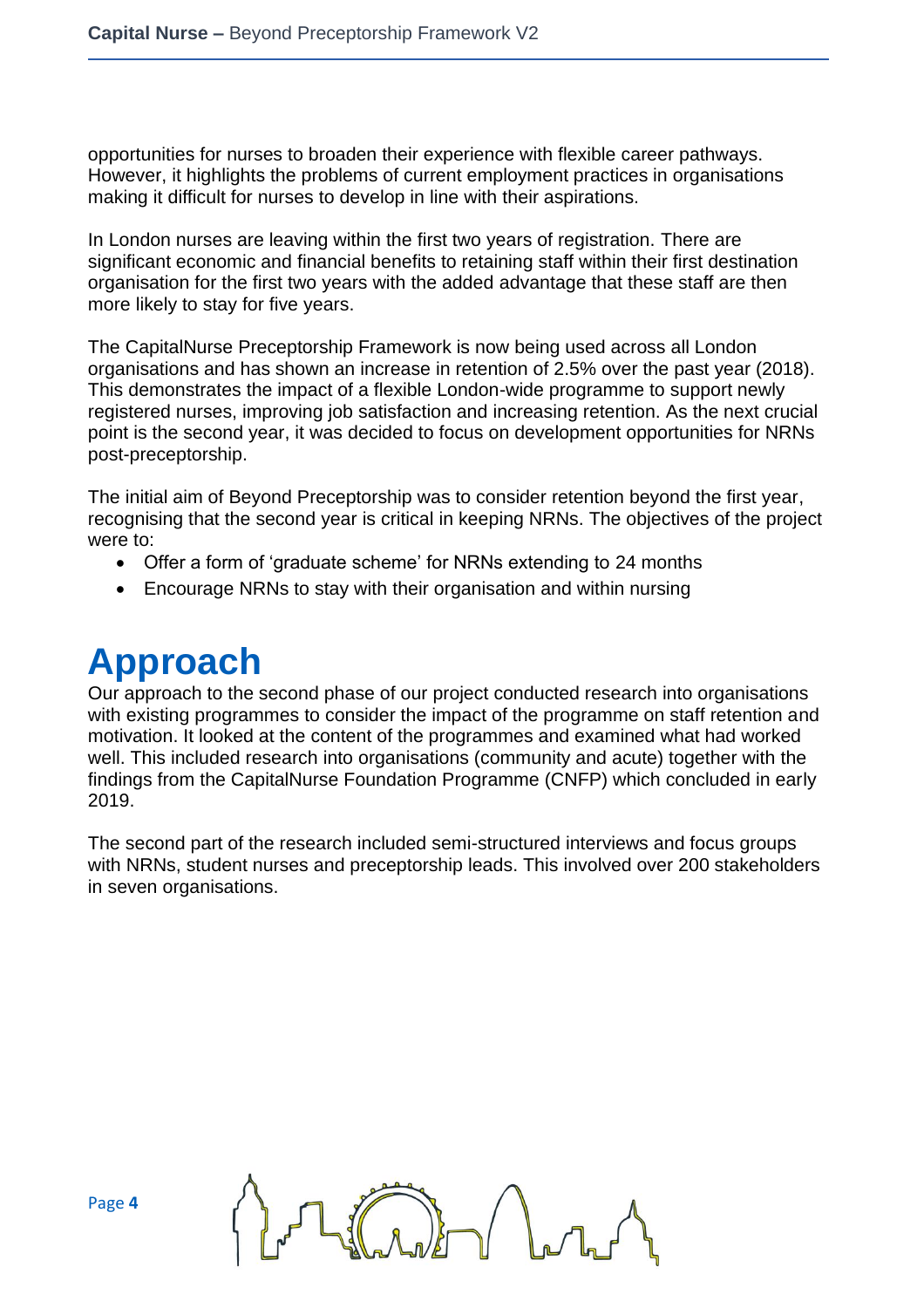# <span id="page-4-0"></span>**Findings**

#### <span id="page-4-1"></span>**Findings from organisations**

The findings from our research into the organisations with existing programmes identified:

- Improved retention rates at 18 months and two years, with one organisation demonstrating 100% retention over their 15-month programme
- Retention of 88% for the CapitalNurse Foundation programme in North London
- Staff involved in the programmes felt more valued and were more motivated
- A positive experience for nurses
- Accelerated programme provided skills consolidation and opportunity to develop new skills
- Development and preparation for band 6 role

### <span id="page-4-2"></span>**Findings from focus groups**

Focus groups were conducted in seven organisations with different groups of nurses, typically NRNs with 12 months or more experience and preceptorship leads. The focus groups followed a similar format to ensure consistency and concentrated and identified common themes:

- Leadership roles preceptor and supporting NRNs in role after their first year post-registration
- Rotation opportunities to experience different areas and different roles
- Specialist training
- Band 6 opportunities
- Mixed view over additional 'qualified' training (for example, MSc)

### <span id="page-4-3"></span>**Stakeholder Engagement Events**

Five stakeholder engagement events were held during the first half of 2019 to build the content of the Beyond Preceptorship Framework. Over 150 stakeholders attended from a range of organisations including acute, community, mental health, primary care and HEIs.

### <span id="page-4-4"></span>**Recommendations**

Following the events and input from stakeholders, it is recommended that there is a flexible programme for all NRNs following preceptorship in their second year postregistration. The opportunities should be structured around the core elements of the nine domains of the CapitalNurse Career Framework and the four pillars of nursing. It is recognised that organisations already offer many of these opportunities and it is, therefore, about the packaging and promotion of these opportunities for NRNs (and other staff as appropriate).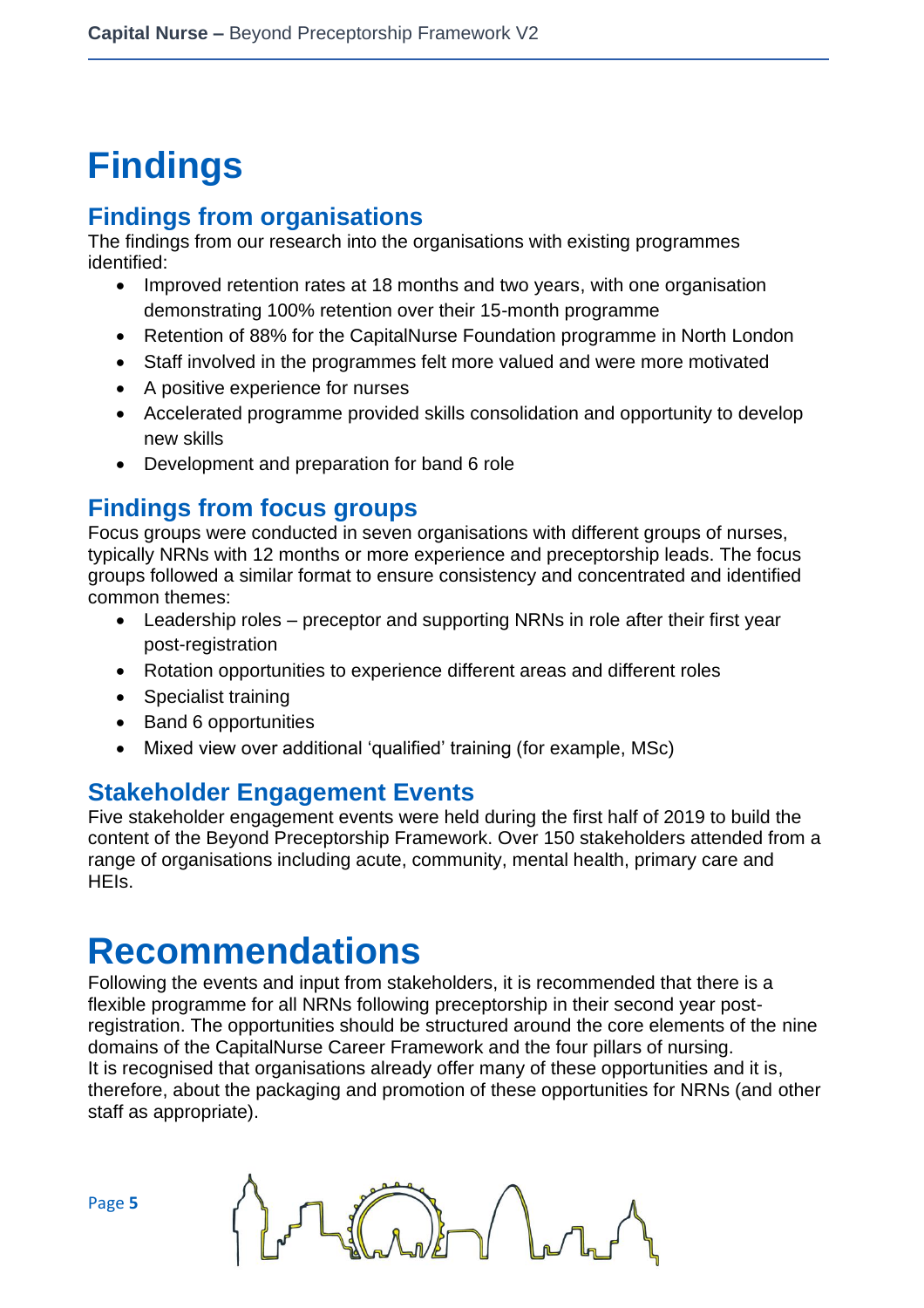### <span id="page-5-0"></span>**Beyond Preceptorship Framework**

The Beyond Preceptorship Framework recommends a set of common standards for health and care organisations across London.

#### <span id="page-5-1"></span>**Career discussion**

All NRNs should have a career discussion with their preceptor or manager towards the end of their preceptorship period, typically around 10-12 months although this will depend on the individual and length of preceptorship programme. The discussion should use the CapitalNurse Career Framework as the basis and focus on the nine domains. It should be used as an opportunity to find out about the nurse's career aspirations, areas for development and interest. The outcome of the conversation should be a personal development plan for the second year

#### <span id="page-5-2"></span>**Career Pathways**

There should be a choice of pathways for NRNs which are built around the four pillars of nursing – clinical, education, leadership and research. This would offer NRNs flexible opportunities to provide individualised career pathways, where required. The golden threads of building resilience and confidence, reflection, consolidating skills and knowledge should continue through the second year and beyond. The following provides an overall guide for the framework:

Coaching from more experienced nurse Career conversations around 9 months **Specialist training using CapitalNurse Career Framework** Rotations/ eg Diabetes, ICU Preceptorship - Year 1:6-12 months **Insights** Link Nurse role **Education Clinical Confidence, Core Competencies, Consolidation, Resilience, Reflection Leadership Research** Leadership, preceptorship, Research, QI, other other opportunities responsibility

This has further been developed to indicate opportunities that could be offered (depending on organisation and setting) for the second year. (See table below.)

Page **6**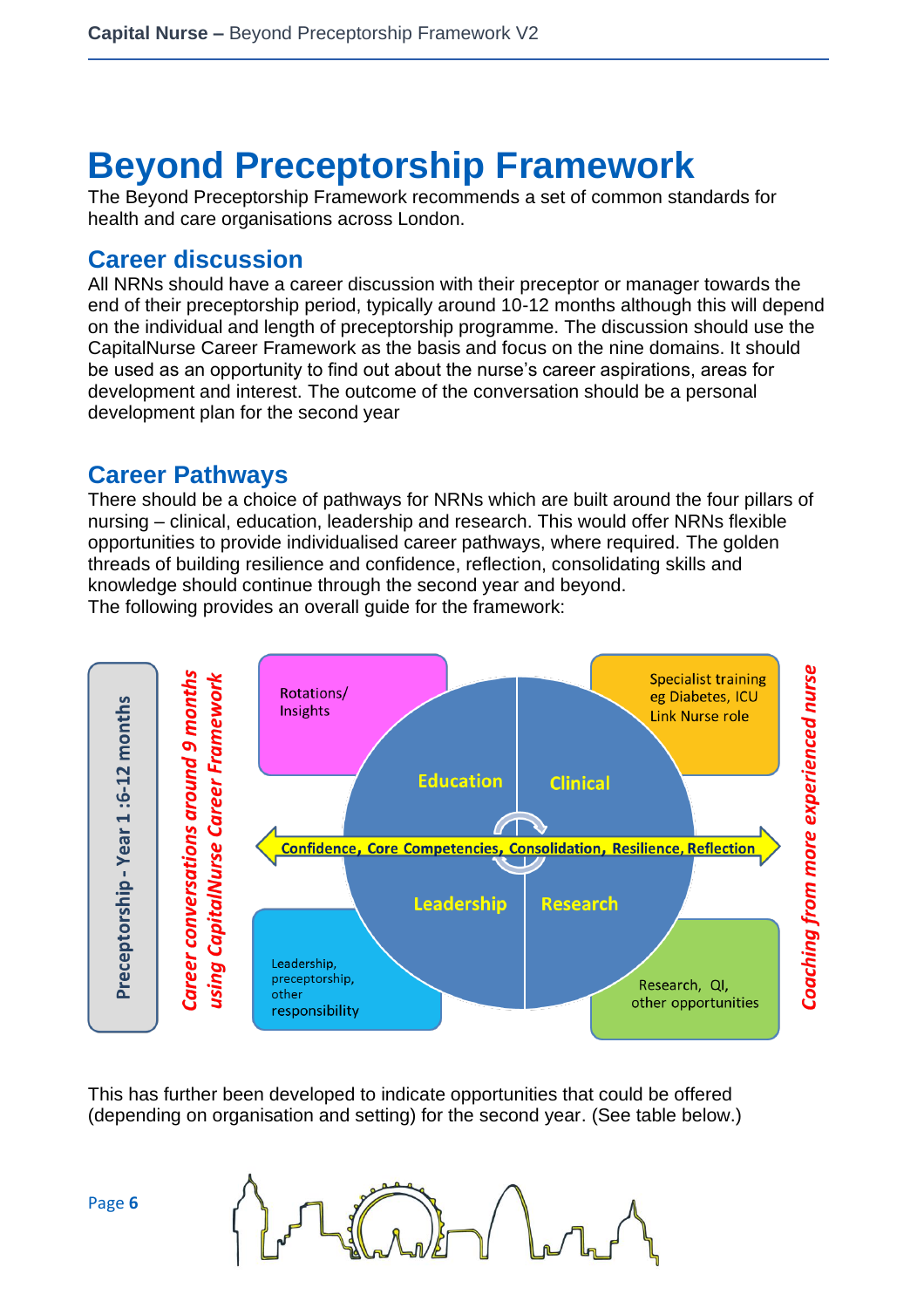#### CapitalNurse - Preceptorship and Beyond

| 0-12 months                                                                       | 10-12 months                             | 12-24 months                                                                        |                                                                        |  |  |
|-----------------------------------------------------------------------------------|------------------------------------------|-------------------------------------------------------------------------------------|------------------------------------------------------------------------|--|--|
| Preceptorship                                                                     | <b>Career conversation</b>               | Beyond Preceptorship - bespoke pathways aligned to four pillars of career framework |                                                                        |  |  |
|                                                                                   |                                          |                                                                                     |                                                                        |  |  |
| <b>All NRNs</b>                                                                   | Structured and                           | <b>Research</b>                                                                     | <b>Education</b>                                                       |  |  |
| Supernumerary period                                                              | formally documented                      | Shadowing / insight in R&D / audit                                                  | Training for practice supervisor / practice                            |  |  |
| Induction                                                                         | Use of Career                            | Participation in audit                                                              | assessor / preceptor roles                                             |  |  |
| Statutory and mandatory training                                                  | Framework                                | Linking with HEIs for post-reg programmes                                           | Rotation - other areas/organisations/specialist                        |  |  |
| Preceptor allocation                                                              | Identification of<br>development options | Critical appraisal of evidence                                                      | Insights (including corporate)                                         |  |  |
| Regular meetings during preceptorship                                             | and career pathways                      | Journal clubs                                                                       | Shadowing specialist nurses                                            |  |  |
| NRN development programme                                                         |                                          | External partnerships (charities?)                                                  | Supernumerary opportunities                                            |  |  |
|                                                                                   |                                          | Participation in QI or service improvement<br>project                               | Level 6 / 7 accredited / non-accredited formal<br>/ informal education |  |  |
|                                                                                   |                                          |                                                                                     |                                                                        |  |  |
| Confidence, Core competencies, consolidation, reflection, coaching and resilience |                                          |                                                                                     |                                                                        |  |  |
| <b>REFLECTIVE LEARNING / ACTION LEARNING</b>                                      |                                          |                                                                                     |                                                                        |  |  |
|                                                                                   |                                          |                                                                                     |                                                                        |  |  |
| Development programme - indicative                                                |                                          | Leadership                                                                          | <b>Clinical</b>                                                        |  |  |
| content dependant on field and setting                                            |                                          |                                                                                     |                                                                        |  |  |
|                                                                                   |                                          | Practice supervisor/practice                                                        | Clinical champions in different specallisms                            |  |  |
| Transitional needs analysis and PDP                                               |                                          | assessor/preceptor (post training)                                                  | (previous link nurse role)                                             |  |  |
| Reflective learning / action learning                                             |                                          | Buddy to new staff members                                                          | CNS 'buddy'                                                            |  |  |
| Facilitated study days linked to nine                                             |                                          |                                                                                     |                                                                        |  |  |
| domains of Career Framework which may<br>include:                                 |                                          | Shadowing managers / senior staff members<br>Assuming responsibilities / delegation | Formal accredited / non-accredited education                           |  |  |
|                                                                                   |                                          | "Ready for band 6" programme                                                        |                                                                        |  |  |
| clinical skills, inter-personal skills,                                           |                                          | Teaching preceptees to teach                                                        | Mini-secondments to specialist areas                                   |  |  |
| communication and leadership skills                                               |                                          | Access to leadership programmes                                                     | <b>Taster sessions</b>                                                 |  |  |
|                                                                                   |                                          | Opportunity to network                                                              | Clear specialist pathways                                              |  |  |

### **The Golden Thread**

The golden thread continues throughout the two-year programme and beyond. This includes a continued focus on consolidating clinical and inter-personal skills, building confidence and resilience. Opportunities including action learning and reflective coaching should be available to support this development.

### <span id="page-6-0"></span>**Coaching**

Alongside the second year programme, nurses may benefit from additional support from an experienced nurse through the use of coaching skills. It is recommended that willing nurses with several years of experience would be able to develop coaching skills to help support the development of more junior nurses.

 $\int_{0}^{\infty}\int_{\mathbf{b}}\int_{\mathbf{b}}\mathbf{b}$ 

Page **7**